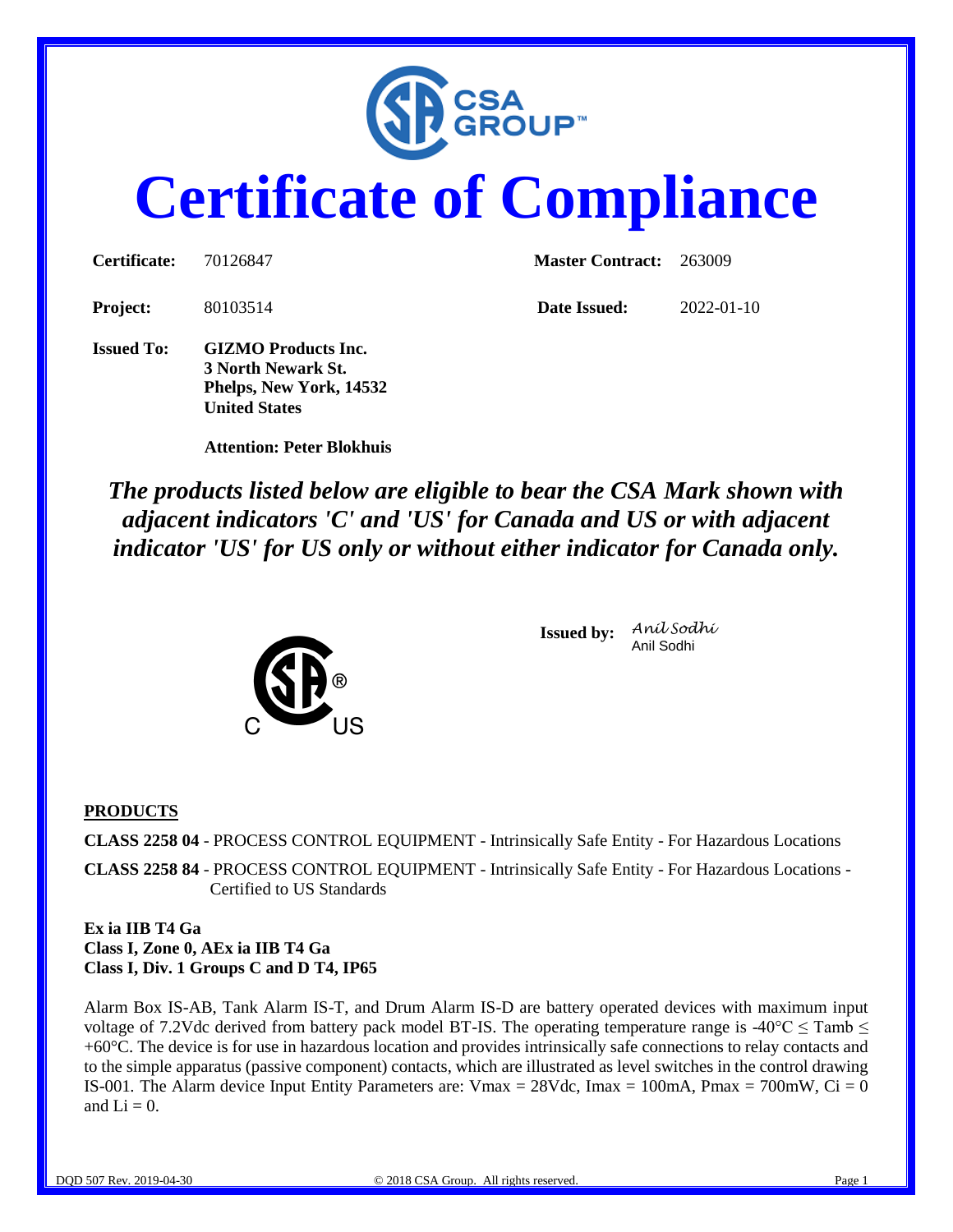

**Certificate:** 70126847 **Project:** 80103514

**Master Contract:** 263009 **Date Issued: 2022-01-10**



#### **Note:**

1. Environmental Conditions: Outdoor, -40°C to +60°C, 2000m max.

#### **Conditions of Acceptability:**

- 1. For safe installation of the device, refer to the Alarm Instruction document; Instructions IS-AB, IS-T, and IS-D.
- 2. Only Intrinsically Safe battery package BT-IS must be used with Drum Alarm models IS-AB, IS-T and IS-D.
- 3. The Relay output contact terminals shall connect to a certified I.S. Barrier only.
- 4. The enclosure of Alarm models IS-T and IS-D are made from Aluminum. In rare cases, ignition sources due to impact and friction sparks could occur. This shall be considered during installation and use. Use care not to cause impacts or scrapes with other metal objects during installation.
- 5. Under certain extreme circumstances, exposed plastic and unearthed metal parts of the enclosure of models IS-T, IS-D may store an ignition capable of an electrostatic charge. Therefore, the user/installer shall implement provisions to prevent the buildup of electrostatic charge, i.e. locate the equipment where a charge-generating mechanism is unlikely to be present, and clean with a water-moistened cloth.
- 6. Simple Apparatus (passive component) is permitted for connection with models IS-AB, IS-T or IS-D, provided that the end user must comply with the following conditions: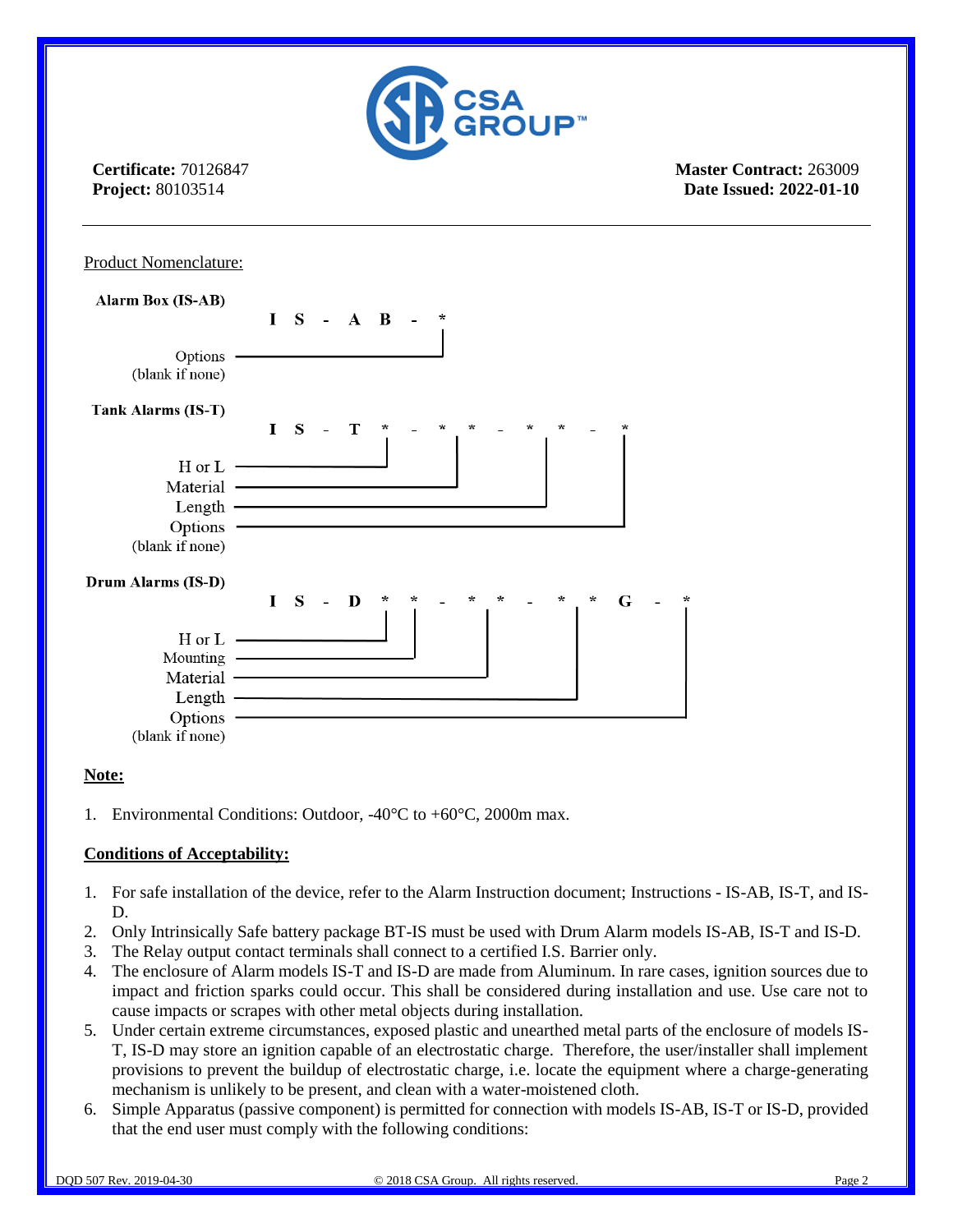

**Certificate:** 70126847 **Project:** 80103514

**Master Contract:** 263009 **Date Issued: 2022-01-10**

- the Simple Apparatus switches are used within their ratings
- the Entity parameters of Drum Alarm device are regarded and correctly applied when connecting the Simple Apparatus switch.
- the Simple Apparatus switch used with any Drum Alarm models IS-AB, IS-T or IS-D shall not form or considered part of the Drum Alarm device.

#### **APPLICABLE REQUIREMENTS**

| CAN/CSA-C22.2 No. 0-10            | General Requirements - Canadian Electrical Code, Part II                         |
|-----------------------------------|----------------------------------------------------------------------------------|
| CAN/CSA-C22.2 No. 60079-0:15      | Explosive atmospheres - Part 0: Equipment - General requirements                 |
| CAN/CSA-C22.2 No. 60079-11:14     | Explosive atmospheres - Part 11: Equipment protection by intrinsic<br>safety "i" |
| ANSI/ISA-60079-0 (12.00.01)-2013  | Explosive atmospheres - Part 0: Equipment - General requirements                 |
| ANSI/ISA 60079-11 (12.02.01)-2014 | Explosive atmospheres - Part 11: Equipment protection by intrinsic               |
|                                   | safety "i"                                                                       |
| CAN/CSA C22.2 No. 61010-1-12      | Safety Requirements for Electrical Equipment for Measurement,                    |
|                                   | Control, and Laboratory Use, Part 1: General Requirements                        |
| ANSI/UL 61010-1, $3rd$ Edition    | Safety Requirements for Electrical Equipment for Measurement,                    |
|                                   | Control, and Laboratory Use, Part 1: General Requirements                        |
| CAN/CSA-C22.2 No. 60529:16        | Degrees of protection provided by enclosures (IP Code)                           |
| UL913 Ed 8.0                      | Intrinsically Safe Apparatus and Associated Apparatus for Use in                 |
|                                   | Class I, II, and III, Division 1, Hazardous (Classified) Locations               |

Notes:

Products certified under Class C225804, C225884 have been certified under CSA's ISO/IEC 17065 accreditation with the Standards Council of Canada (SCC). www.scc.ca